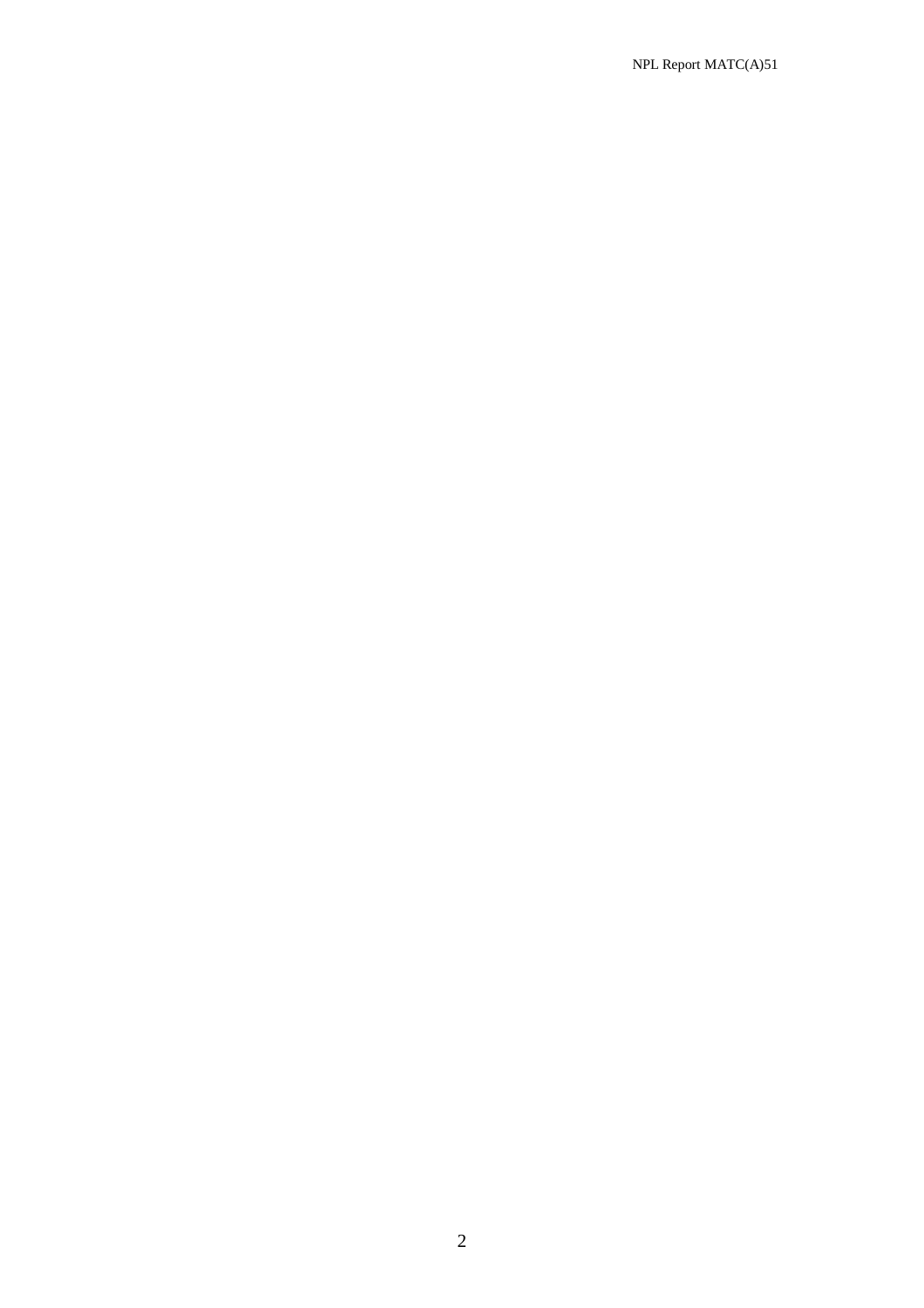**August 2001** 

# **Creep Properties of SnAgCu Solder in Surface Mount Assemblies**

#### **Jaspal Nottay, Milos Dusek and Christopher Hunt**

Materials Centre National Physical Laboratory Teddington, Middlesex, UK, TW11 0LW

 $\&$ 

#### **Christopher Bailey and Hua Lu**

Centre for Numerical Modelling and Process Analysis University of Greenwich London, UK, SE10 9LS

#### **ABSTRACT:**

The move to lead-free solders has highlighted the need for materials property data relating to these new solders. Such data are required to model joint performance and to predict service life under long-term thermo-mechanical fatigue. In consequence, some creep property data of arguably the most attractive lead-free solder, SnAgCu, have been determined in this work using samples and solder joints whose geometries and sizes were representative of today's surface mount technology. These data were compared to those from the literature on bulk specimens (specifically for SnPb and SnAg solders) using a constitutive model developed by Darveaux. The comparison not only suggested there might be significant differences between the creep properties of the alloys, but also highlighted the importance of joint area and geometry in the determination of the creep behaviour of the solders.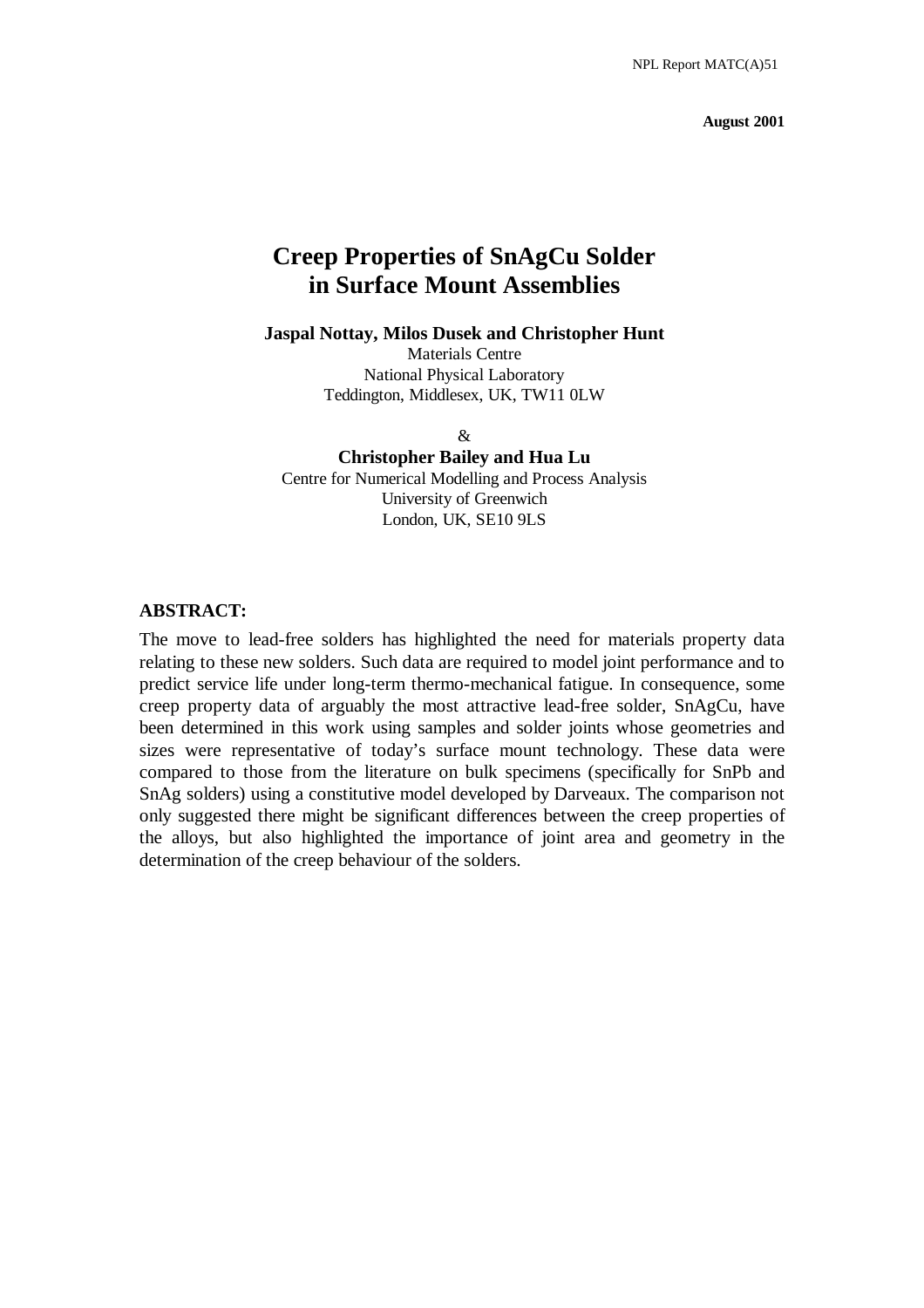### Crown Copyright 2002 Reproduced by Permission of the Controller of HMSO

### ISSN 1473-2734

### National Physical Laboratory Queens Road, Teddington, Middlesex, TW11 0LW

Extracts from this report may be reproduced provided that the source is acknowledged

Approved on behalf of the Managing Director, NPL by Dr C Lea, Head, Materials Centre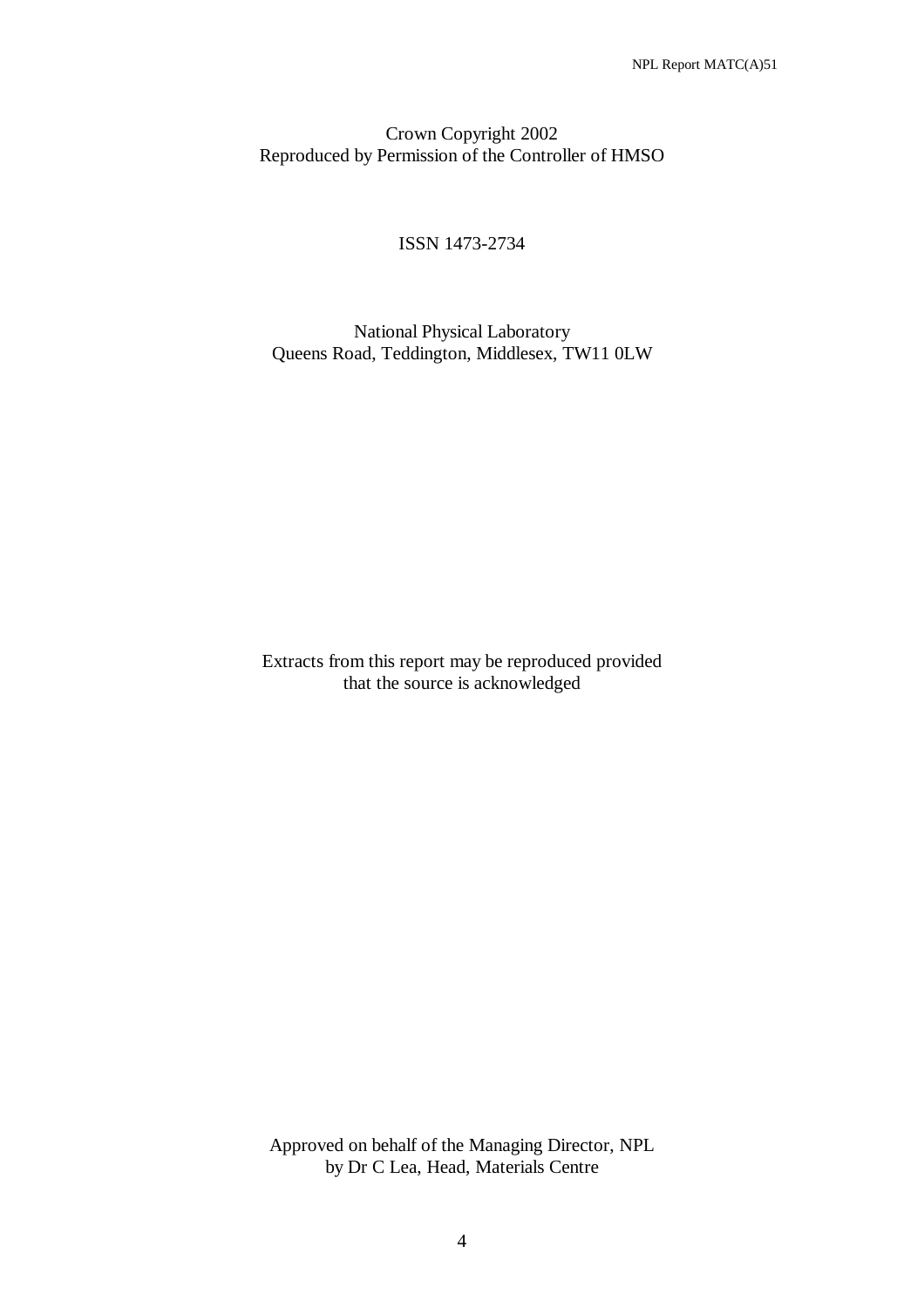## **CONTENTS**

| $\mathbf{1}$             |       |                                                   |  |
|--------------------------|-------|---------------------------------------------------|--|
| 2                        |       |                                                   |  |
|                          | 2.1   |                                                   |  |
|                          | 2.2   |                                                   |  |
| 3                        |       |                                                   |  |
|                          | 3.1   |                                                   |  |
| 4                        |       |                                                   |  |
|                          | 4.1   |                                                   |  |
|                          | 4.2   |                                                   |  |
|                          | 4.3   |                                                   |  |
|                          | 4.4   |                                                   |  |
|                          | 4.4.1 |                                                   |  |
|                          | 4.4.2 |                                                   |  |
|                          | 4.4.3 | Kariya and Otsuka modified Coffin-Manson Model 11 |  |
|                          | 4.4.4 |                                                   |  |
|                          | 4.5   |                                                   |  |
| 5                        |       |                                                   |  |
| 6                        |       |                                                   |  |
| $\overline{\mathcal{L}}$ |       |                                                   |  |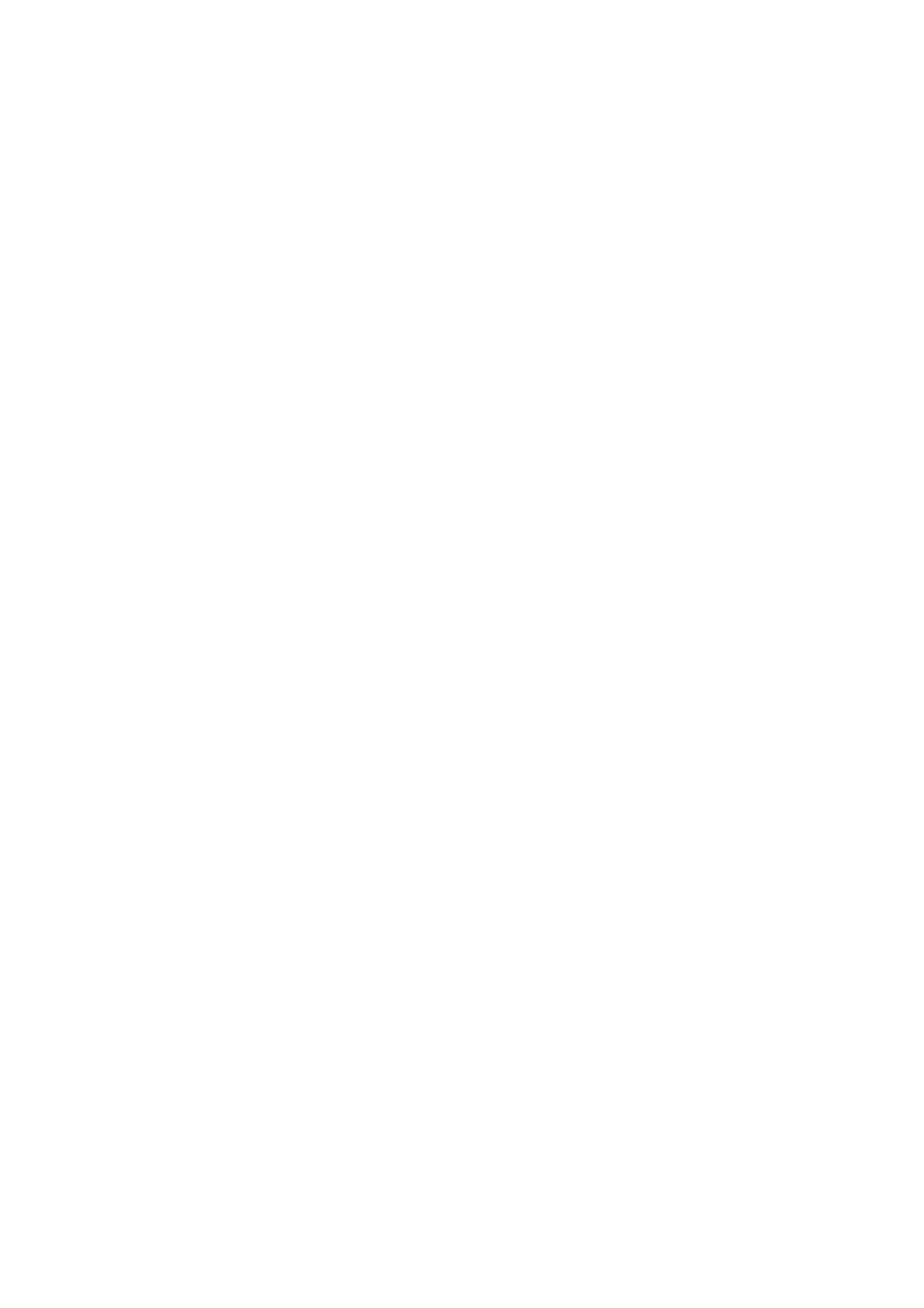### **1 INTRODUCTION**

There is general agreement now that whatever the drivers, be they legislative, technological or commercial, lead-free soldering will become the industrial norm in the next few years. However, one of the key concerns in embracing lead-free soldering technologies is the lack of reliability data relating to the solder joints under the various service conditions existing in a range of industrial applications. Hence an increased emphasis is being placed on the use of modelling to predict service performance and life. Such a move towards a greater use of modelling is also being spurred by the increasing cost of practical experiments, the wide choice of lead-free solders, the variability of joint geometries, and the increased capability of modelling and the reduced cost of computing time.

In order to make effective use of modelling it is essential to have a good understanding of the thermo-mechanical behaviour of the new lead-free solder alloys, the availability of appropriate mathematical descriptions, and reliable materials property data. But such data are sparse, even for the most attractive of the lead-free solders, SnAgCu. In order to predict the lifetime of solder joints a number of factors need to be understood, including

- solder joint three dimensional profile
- heating or soldering regimes and the resultant microstructure
- temperature and loading regimes during thermal cycling

In the case of the new families of lead-free solders few data on the creep properties are known, and studies are urgently required to ascertain these data at various strain rates and temperatures. Such thermo-mechanical properties can be generated using appropriate mathematical descriptions and accurate experimental data. In the simplest form this can be achieved using a typical creep bulk solder specimen and a constant strain rate, and measuring the extension of the specimen with time. Indeed, previous work reported in the literature (3) has involved such bulk solder specimens, since they do have the expedient advantage that the test methods are readily available.

For modelling joints typical of surface mount (SM) product, however, this approach is flawed, and any data will have little correlation with the performance of the solder in these very small joints. Therefore a different approach is required that provides data from joint geometries mimicking today's SM technology that will have a high degree of industrial relevance. Such an approach has been used in this work in which the testing system, comprising a double lap joint arrangement, provided deformation of the solder which followed relative in-plane displacement of the bonded strip comparable to that experienced by real SM solder joints.

### **2 EXPERIMENTAL**

When modelling thermo-mechanical fatigue in electronics assemblies it is the mismatch of thermal expansion (CTE) within a typical assembly that is of major concern. Under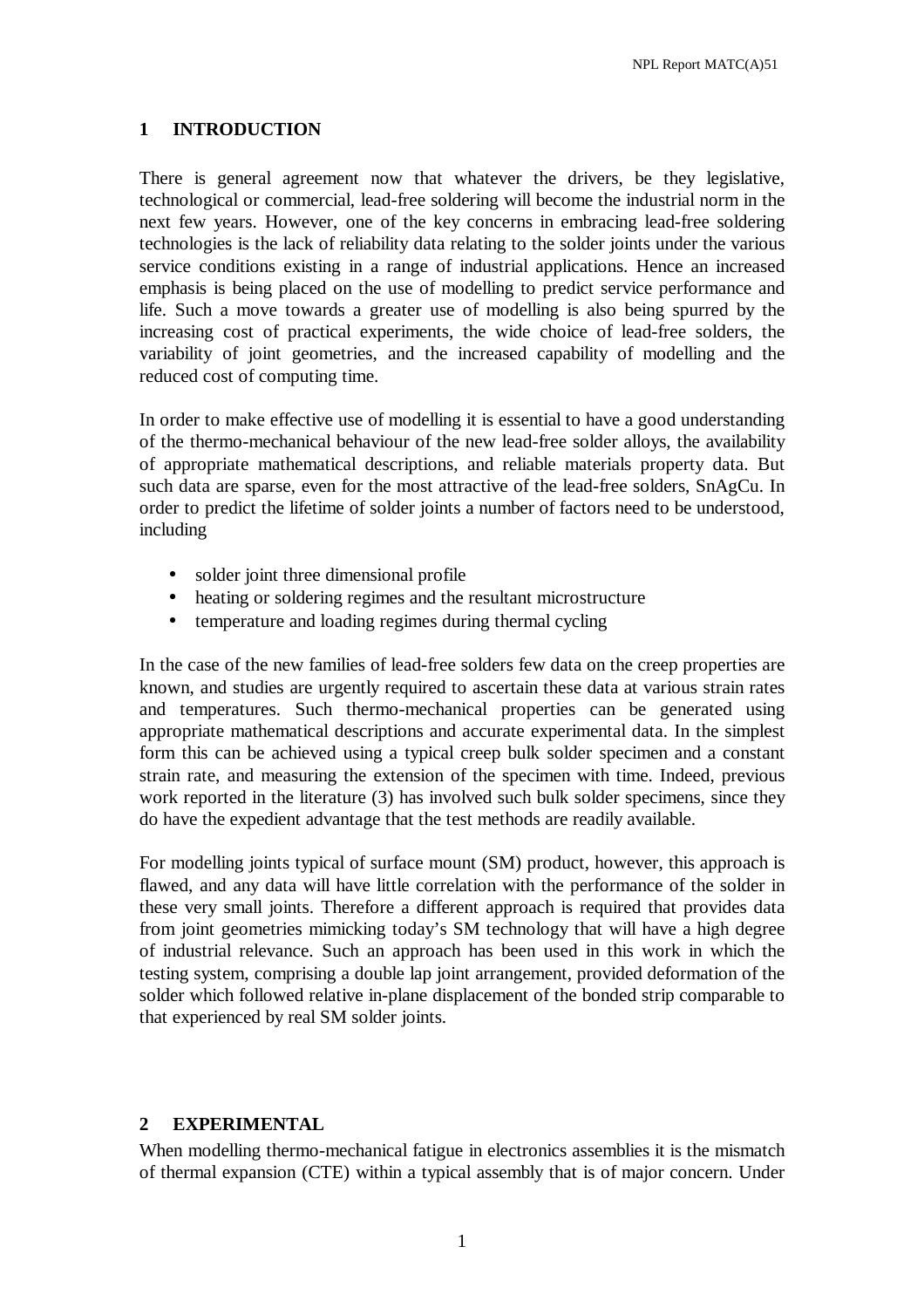thermal cycling these differences produce substantial cyclic strains within the solder leading to fatigue by a process of crack initiation and propagation (1). The creep behaviour of soft solders can result in excessive deformation with thermal cycling under strain-controlled conditions, producing crack initiation and propagation in the solder. The microstructural characteristics of lead-free alloys suggest that there is a coarsening effect of the grains when they are subjected to thermal cycling (2), which can also result in crack formation.

In modelling the behaviour of solder joints three important factors need to be considered, viz: the joint filet size and shape, the component stand-off height, and the materials properties of the solder (i.e. Young's modulus and Poisson's ratio).

In terms of the first two factors, different component types produce solder joints with various, complex, joint profiles that often contain curvatures on all sides. Such profiles are sensitive to a number of process variables, and this variability can make reliability prediction difficult. As mentioned above, computer modelling can aid in obtaining a fuller understanding of reliability issues as functions of these many variables.

When the dimensions of the sample approach that of the grain size, a situation that exists in many solder joints in today's electronics assemblies, it is to be expected that the behaviour of the solder will markedly change. Therefore, test samples that mimic real SM product are essential. A convenient method of achieving this is to use a lap joint arrangement, and this has been used in the present work. The stresses associated with a single lap shear solder joint are similar to those that occur in a typical SM solder joint. The component is represented by one part of the lap, the solder is represented by the intermediary part, and the pad/board the third part – see Figure 1 for a schematic of a typical sample. A symmetrical build-up of four joints helps to provide essentially shear forces.



Figure 1. Schematic of a typical joint.

### **2.1 Assembly and Materials**

The solder used in this experiment was SnAgCu in paste form, with a nominal composition of Sn  $(95.8\%)$ , Ag  $(3.5\%)$  and Cu  $(0.7\%)$ . This solder is attracting considerable attention as a Pb-free replacement for the conventional SnPb solder. The substrate material was FR4 epoxy laminate with a bare copper finish.

To manufacture the joints, paste was printed on to the FR4 laminate and then soldered using a conventional reflow oven. The dimensions of the specimen produced when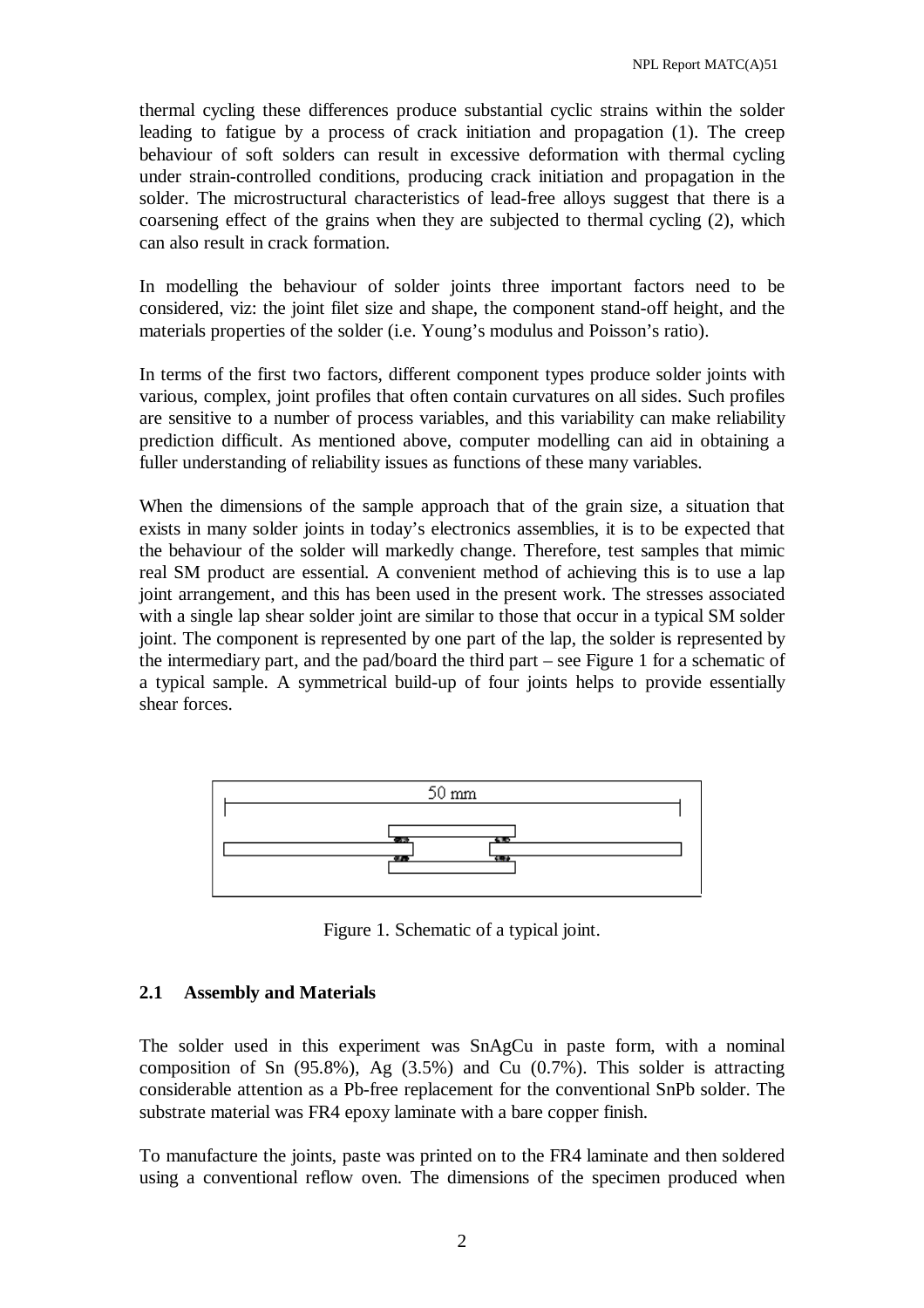manufactured was 50 x 3 x 2 mm. Figure 2 shows a manufactured test specimen in plan view, and Figure 3 shows a sample mounted in the test machine.



Figure 2. Manufactured test specimen displaying the double-lap joint in the centre region.



Figure 3. Specimen loaded within the ETMT machine.

### **2.2 Testing**

The samples were tested in a small instrument, the Electro-Thermal Mechanical Test system (ETMT), which has been developed at NPL(4). The ETMT machine comprises a mechanical loading assembly that includes a grip system suitable for small-scale samples, and includes a load cell and linear displacement transducers (located on either side of the sample). A computer controlled motor system is used for load application in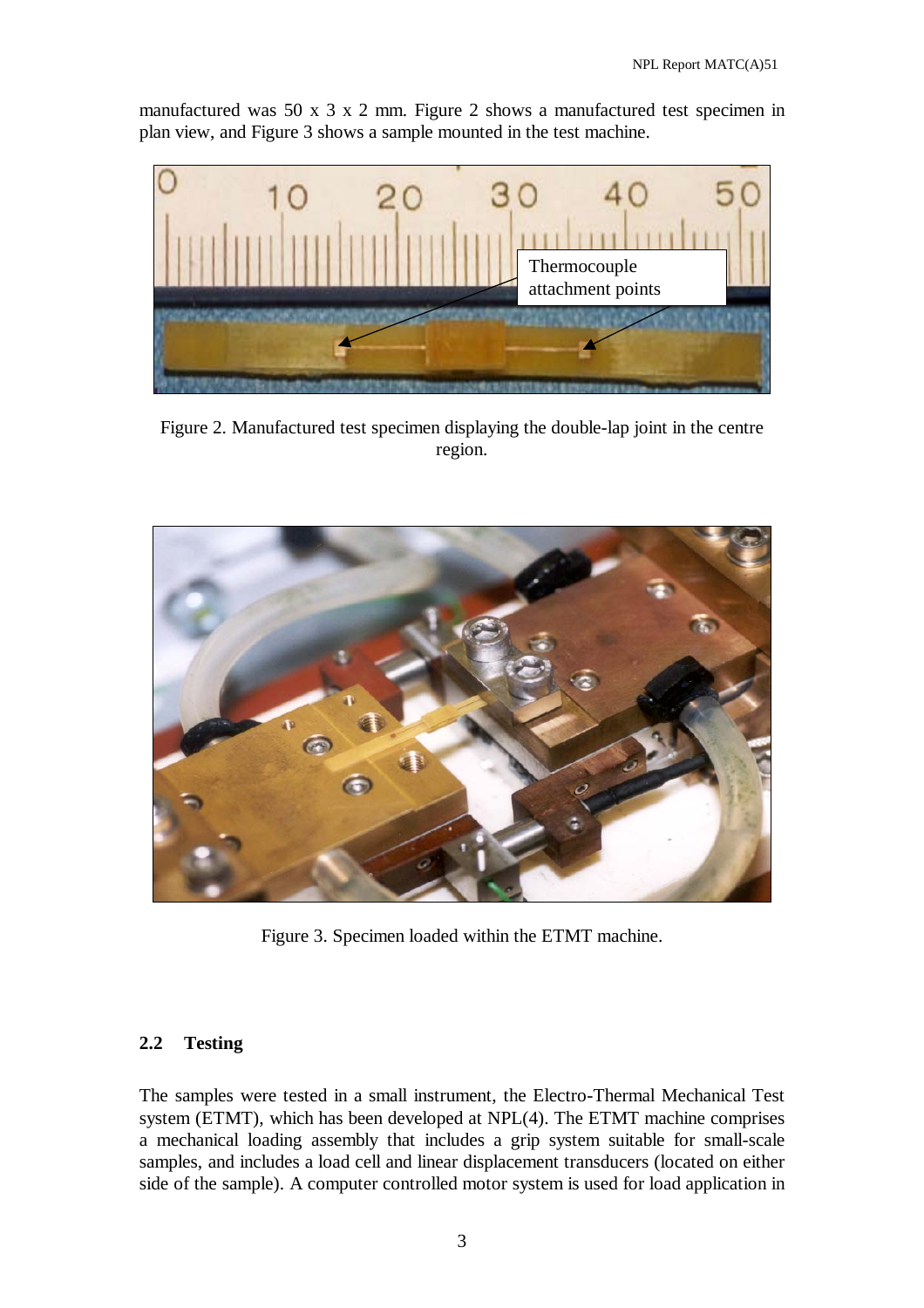the horizontal plane. Various types of tests can be conducted including strength tests, creep tests and thermo-mechanical fatigue (TMF) tests.

Constant load creep tests were conducted at various applied loads at  $22$ , 75 and  $125^{\circ}$ C. The loads selected were in the range 10-30 Newtons. Table 1 gives specific loads applied at the three temperatures.

| Test type                | Temperature     | Load (Newtons) |
|--------------------------|-----------------|----------------|
| Constant load creep test | $22^{\circ}C$   | 10, 20, 25, 30 |
|                          | $75^{\circ}$ C  | 10, 20, 30     |
|                          | $125^{\circ}$ C | 10, 20, 30     |

| Table 1. Temperature and Loads in Creep Tests |
|-----------------------------------------------|
|-----------------------------------------------|

For tests at higher temperatures and at 50 N, the joints failed immediately.

The method used to heat the specimen within the ETMT machine consisted of a stainless steel tubular furnace attached between the clamps with a computer controlled DC heating power supply (200 amps). Thermocouple wires were sited in the joint region (Figure 2), and were attached using high temperature solder along the exposed pads of the specimen shown in Figure 2. Once the temperature had stabilised the load was applied and the displacement (i.e. extension) recorded. The shear stress was calculated taking the load and the area of the four solder joints into account. The shear stress values are given in Table 2.

| Load(N) | Shear stress (MPa) |
|---------|--------------------|
| 10      | 2.48               |
| 20      | 4.97               |
| 25      | 6.21               |
|         | 7.45               |

| Table 2. Force and shear stress values. |
|-----------------------------------------|
|                                         |

### **3 RESULTS**

### **3.1 Extension and Time Plots.**

The displacement-time curves are plotted in Figures 4 and 5 for tests carried out at 22 and 125° C. In Figure 5 the data are plotted on a logarithmic scale for clarity.

Referring to Figure 4, at the lower applied stresses (2.48, 4.97 MPa) the elongation increased gradually with time. The amount of displacement occurring was in the region of 0-10 micrometers. However, as the stress was increased to 6.21 MPA a transition occurred, in which initially the sample extended by about 30 micrometers and continued at a high rate of extension over time. Whilst the initial extension is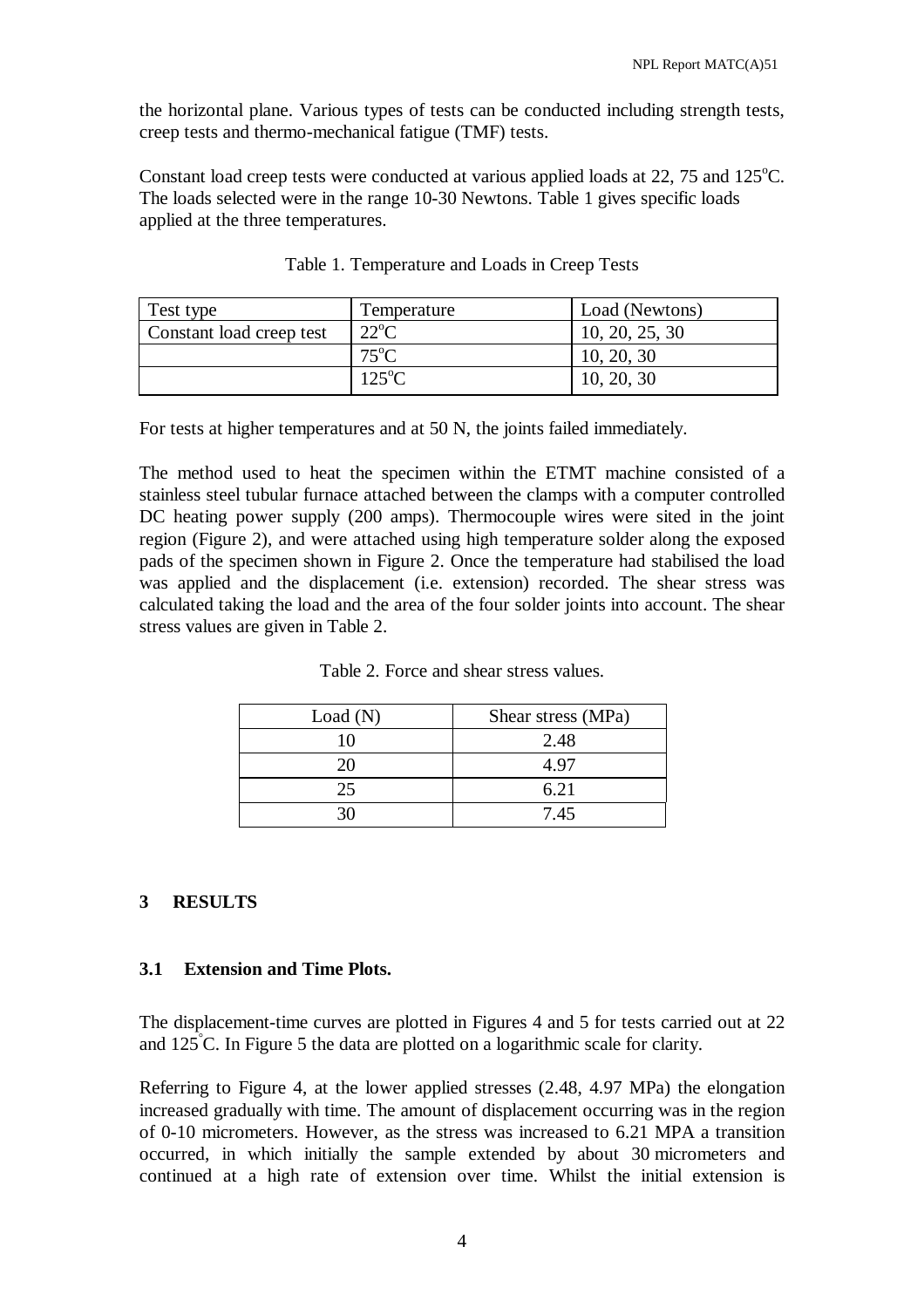commonly called "primary" creep. The next characteristic part of the curve, seen initially as a decrease in the creep rate and then a constant value, is known as "secondary" creep or steady state creep. The last part of the curve is known as the "tertiary" creep. In this latter area there is a rapid increase in extension as sample failure occurs. Secondary creep is representative of the creep properties of solder under thermal cycling conditions once initial strain hardening has occurred (at the primary creep area) [5]. This behaviour has been seen in previous creep tests conducted at NPL and elsewhere on solders [1,3,4].



Figure 4: Extension-time plots for SnAgCu solder joints in shear at  $22^{\circ}$ C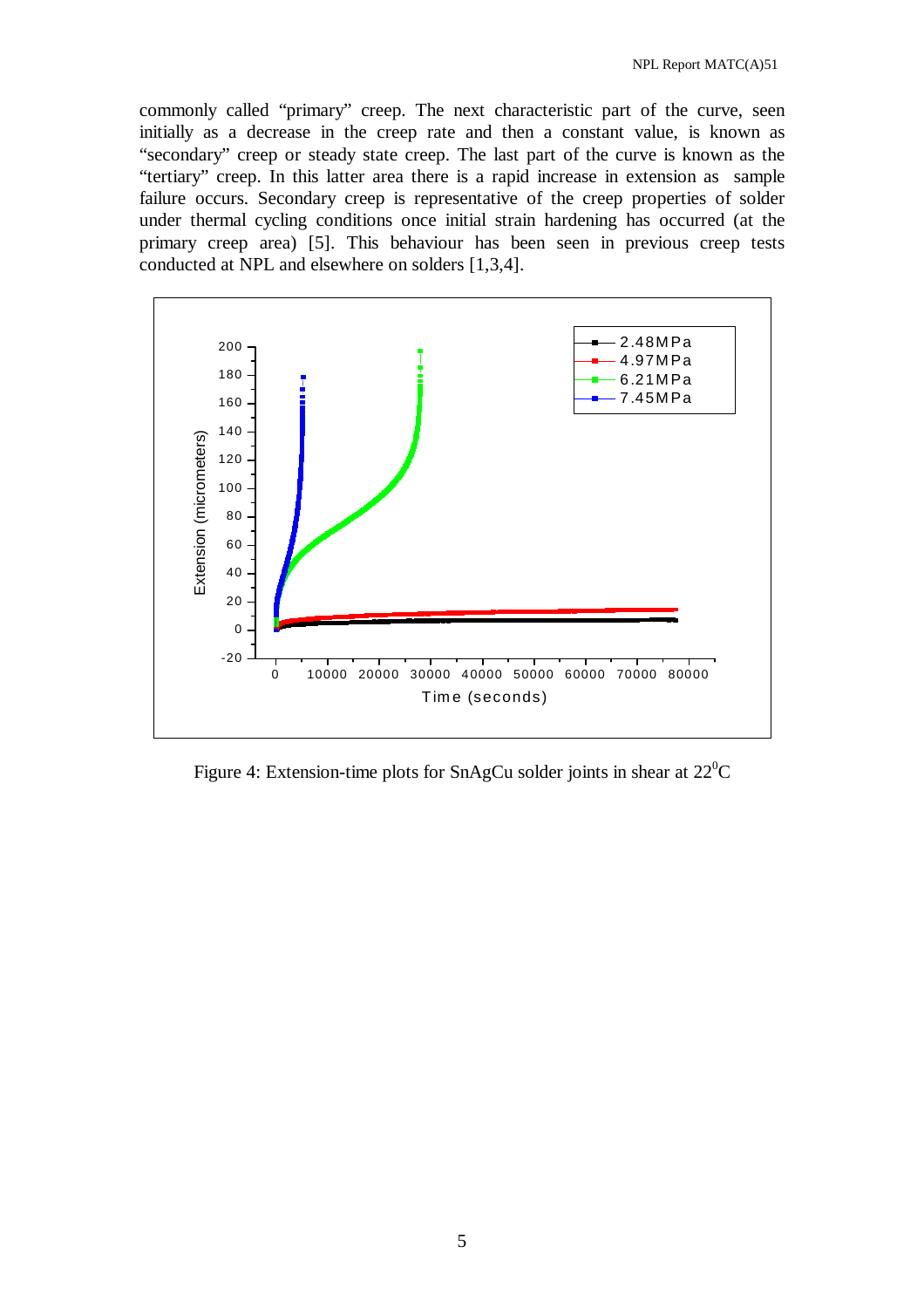

Figure 5: Displacement-time plots for SnAgCu solder joints in shear at  $125^{\circ}$ C.

At 125°C, the results show rapid displacement with time at all three stress levels used, compared to the results obtained at  $22^{\circ}$ C for the same applied stress levels. The sample arrangement used here results in predominantly pure shear stress and strain For modelling purposes the stress-strain behaviour must be known individually in each axis.. To achieve this, the experimental results are converted to effective stress and strain and these are then used to formulate the appropriate constitutive law used in the modelling analysis. From the extension-time plots the effective stress and strain were calculated in the steady-state creep regime. The Von Mises equation (eqn 1) is a definition of the effective stress. It simply states that in a general stress state, the effective stress can be calculated from the 6 stress components. Tensile or pure shear tests are two special cases when there is only one stress component, but the effective stress can be calculated in the same way. The conversion of tensile or pure shear stress into effective stress is needed in the creep constitutive law (discussed later, and given in equation 7).

To calculate the effective stress within the joint this value must be converted into a tensor by using the Von Mises' equation shown below.

$$
\sigma_e = \frac{1}{\sqrt{2}}\sqrt{(\sigma_x - \sigma_y)^2 + (\sigma_y - \sigma_z)^2 + (\sigma_z - \sigma_x)^2 + 6(\tau_{xy}^2 + \tau_{yz}^2 + \tau_{zx}^2)}
$$
 (1).

In calculating the stress, since pure shear stress  $\tau_{xy}$  is non-zero, the effective stress is the shear stress x square root of 3. The reason we have to convert the tensile or pure shear stress into effective stress is that it is needed in the creep constitutive law.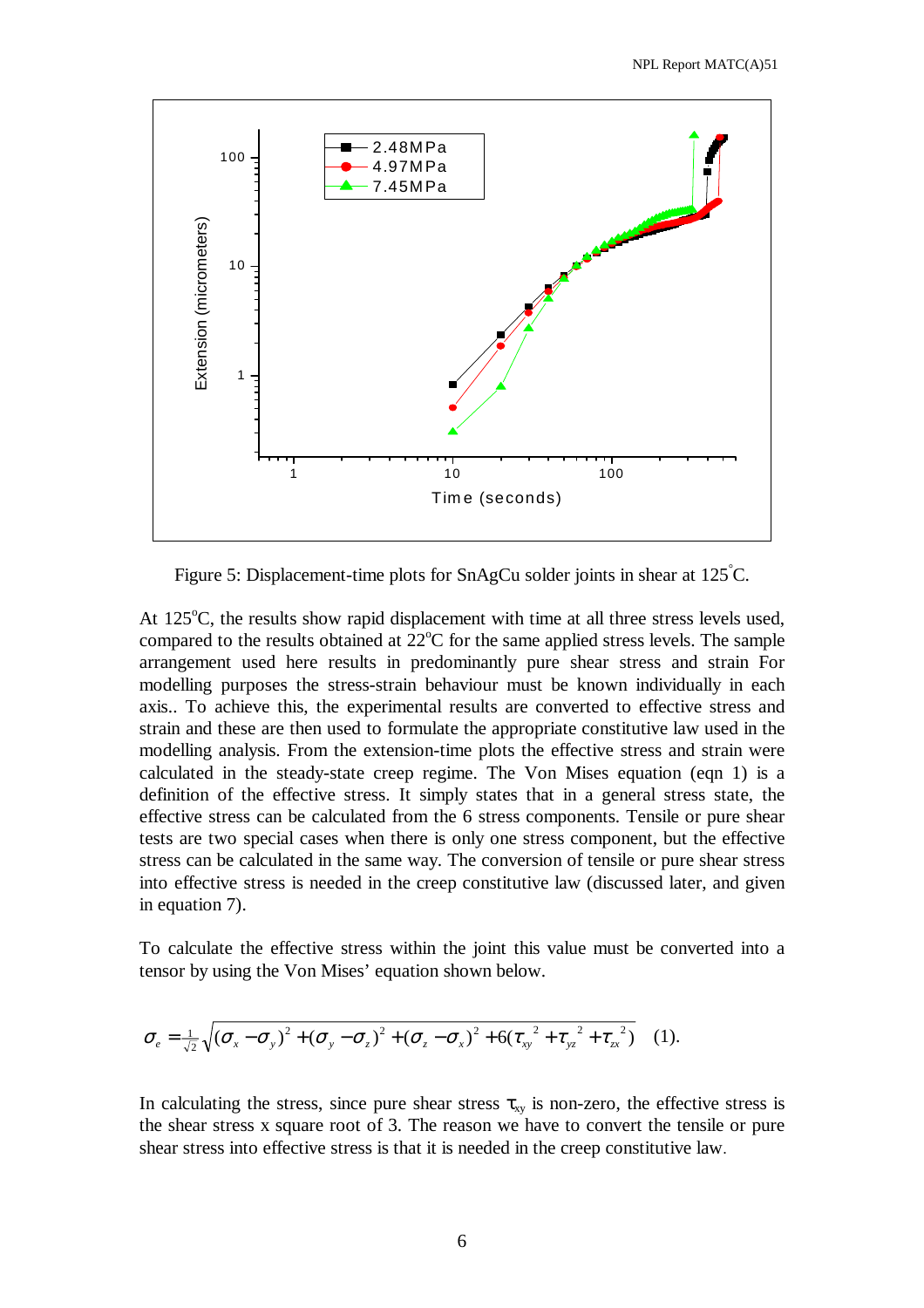The effective strain and effective stress can then be plotted for each experiment at various stresses and different temperature regimes used. Figures 6, 7 and 8 correspond to the tested temperatures [6].



Figure 6: Steady state creep plot at 22°C for SnAgCu

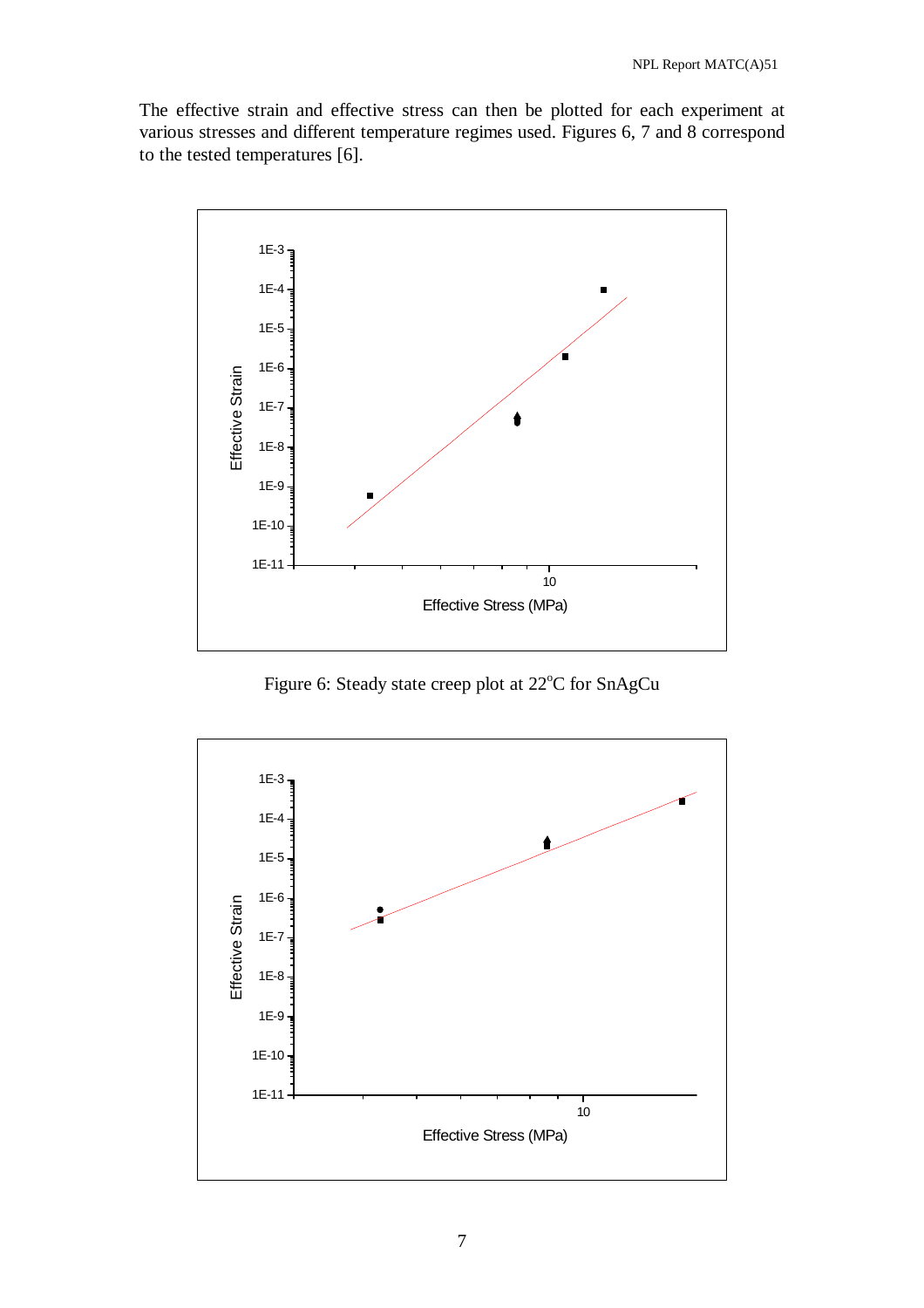

Figure 7. Steady state creep plot at 75°C for SnAgCu

Figure 8. Steady state creep plot at 125°C for SnAgCu

After averaging for each experimental condition, all the data are replotted in Figure 9.



Figure 9. Steady state creep plot at all temperatures.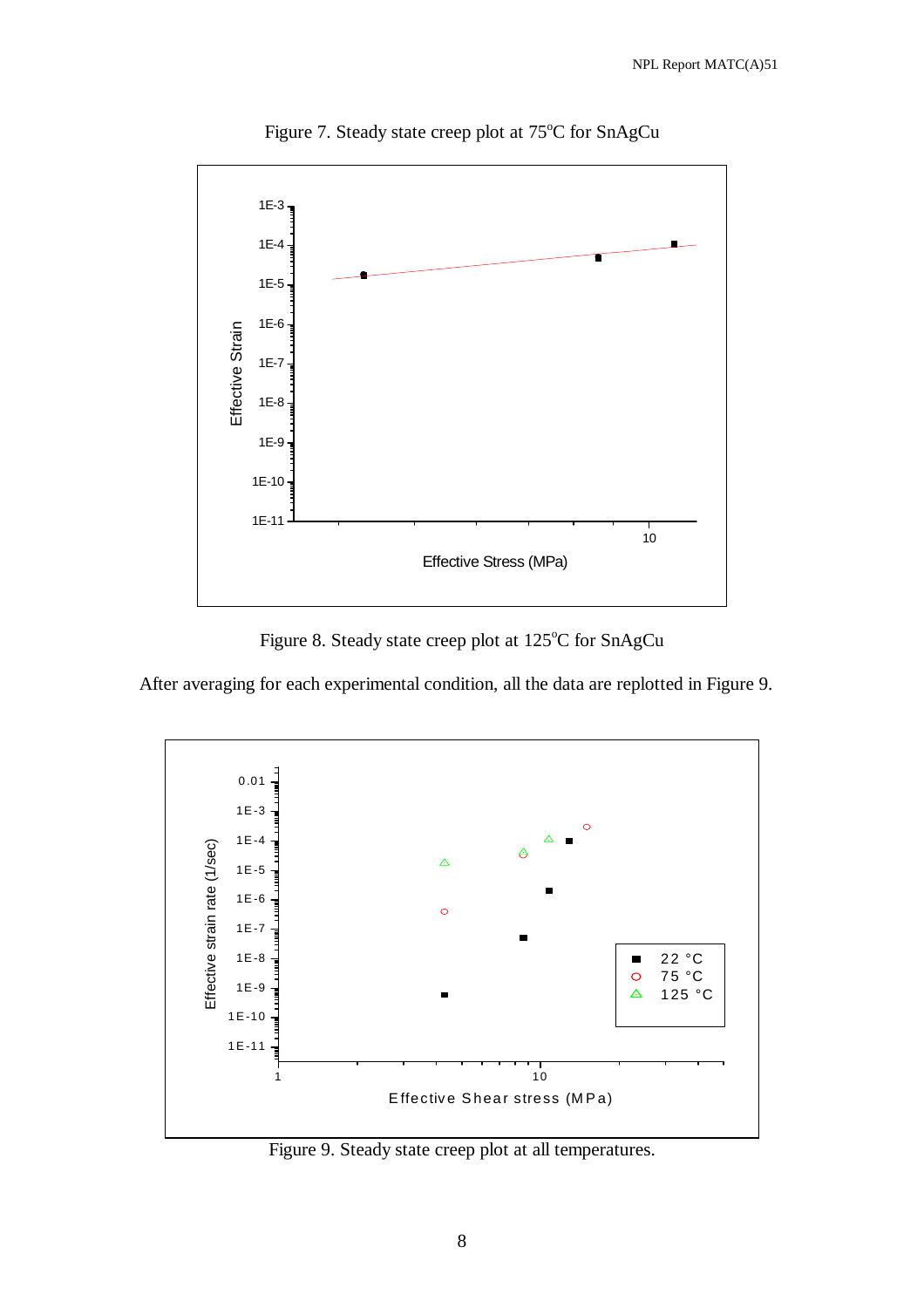### **4 DISCUSSION**

### **4.1 Constant Stress Creep Tests.**

Figures 6, 7 and 8 represent the results from the creep tests that were conducted. A rise in temperature mainly affects the creep strain at lower stresses producing higher strain values for a given stress. At these stress levels the solder is vulnerable to increased levels of creep with changes in temperature, producing strains two orders of magnitude higher for every increase of  $50^{\circ}$ C. At high temperatures the samples failed rapidly when compared with lower temperatures due to this large change in the creep properties in the solder. This behaviour can be seen to occur in the extension-time plots shown in Figures 4 and 5. Figure 9 demonstrates that the solder alloy suffers a large amount of creep at high temperatures and high shear stress. However, at this high shear stress the strain is less dependent on temperature.

### **4.2 FR4 Creep Tests**

When considering the validity of the experiments the material properties of the substrate, in this case FR4, are very important. An experiment was conducted to ascertain the behaviour of FR4 samples in creep testing. This was achieved by testing the FR4 material and calculating the extension that would occur, and comparing it to the extensions observed during the actual creep tests using solder. The results of this test are presented in Figure 10.

The data show the extension-time plots for the earlier SnAgCu solder at 2.48 MPa and that of the FR4 material at a stress of  $14.8$  MPa, at the same temperature ( $25^{\circ}$ C). The stress of 14.8 MPa was significantly higher than the stress applied to the solder. Hence, the assumption that the deformation is in the solder is substantiated, and any effect due to the substrate can be discounted.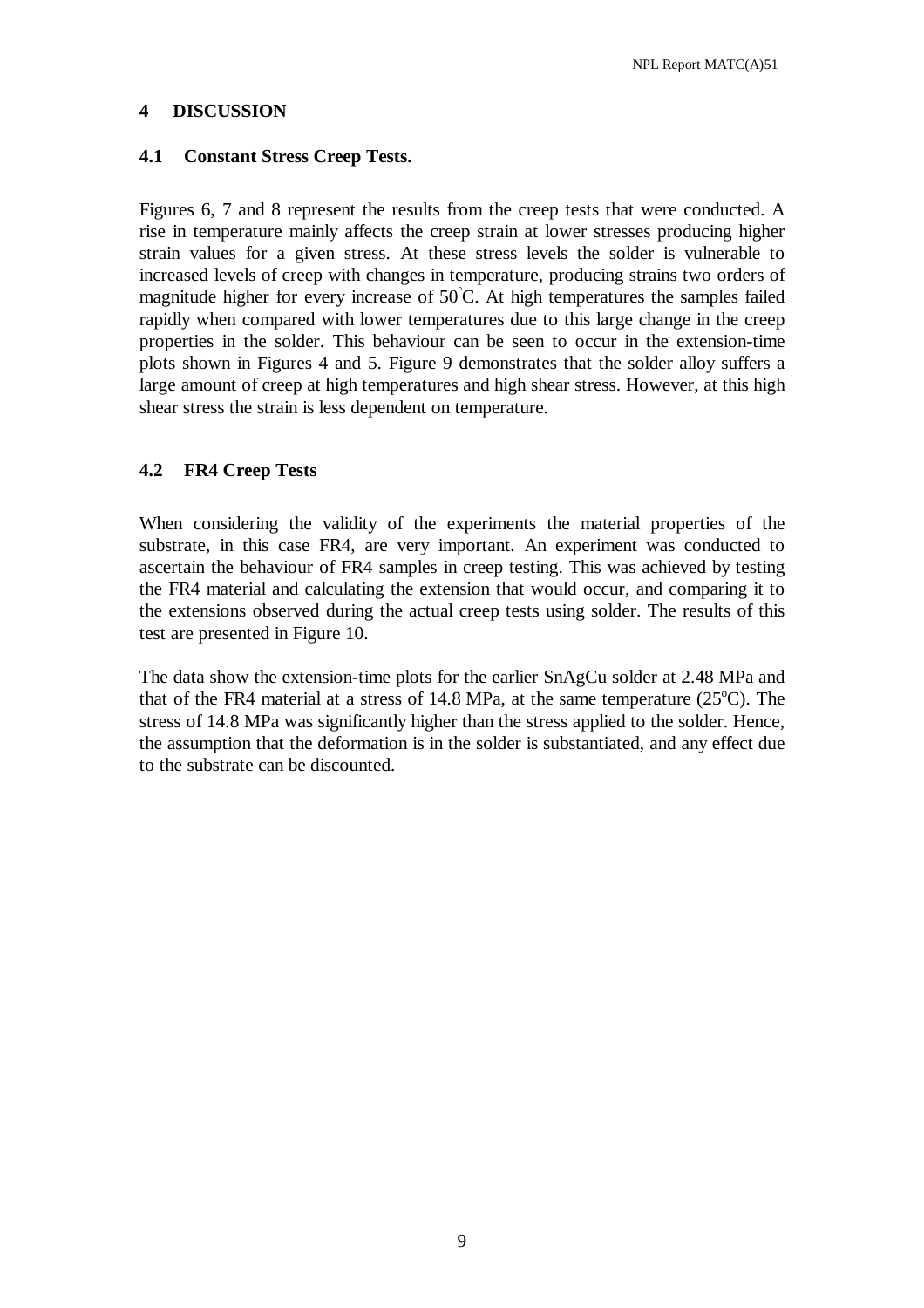

Figure 10. A comparison of extension of SnAgCu solder and FR4 substrate material.

### **4.3 Discussion of Experimental Creep Data**

This preliminary study has shown that there are a number of issues with measurements of creep on realistic sized solder joints. Steady state creep rate has a maximum value of around  $10^{-4}$ . The study has shown that the selection of applied stress was not ideal and that more work is required at lower stresses. Nonetheless some clear conclusions can be drawn regarding the creep behaviour of this SAC alloy. The data at 22°C and shear stresses less than 10 MPa are similar to those in the literature, but at the higher temperatures the creep rate is significantly higher. More data are required at intermediate temperatures to establish the trend in creep rate with temperature.

#### **4.4 Comparison of Creep Models**

One of the main reasons for generating creep data is to facilitate meaningful modelling the behaviour of solders. The models must of necessity make assumptions about the material properties if any useful solutions and conclusions are to be drawn. Three models that are generally applicable to solders have been considered here.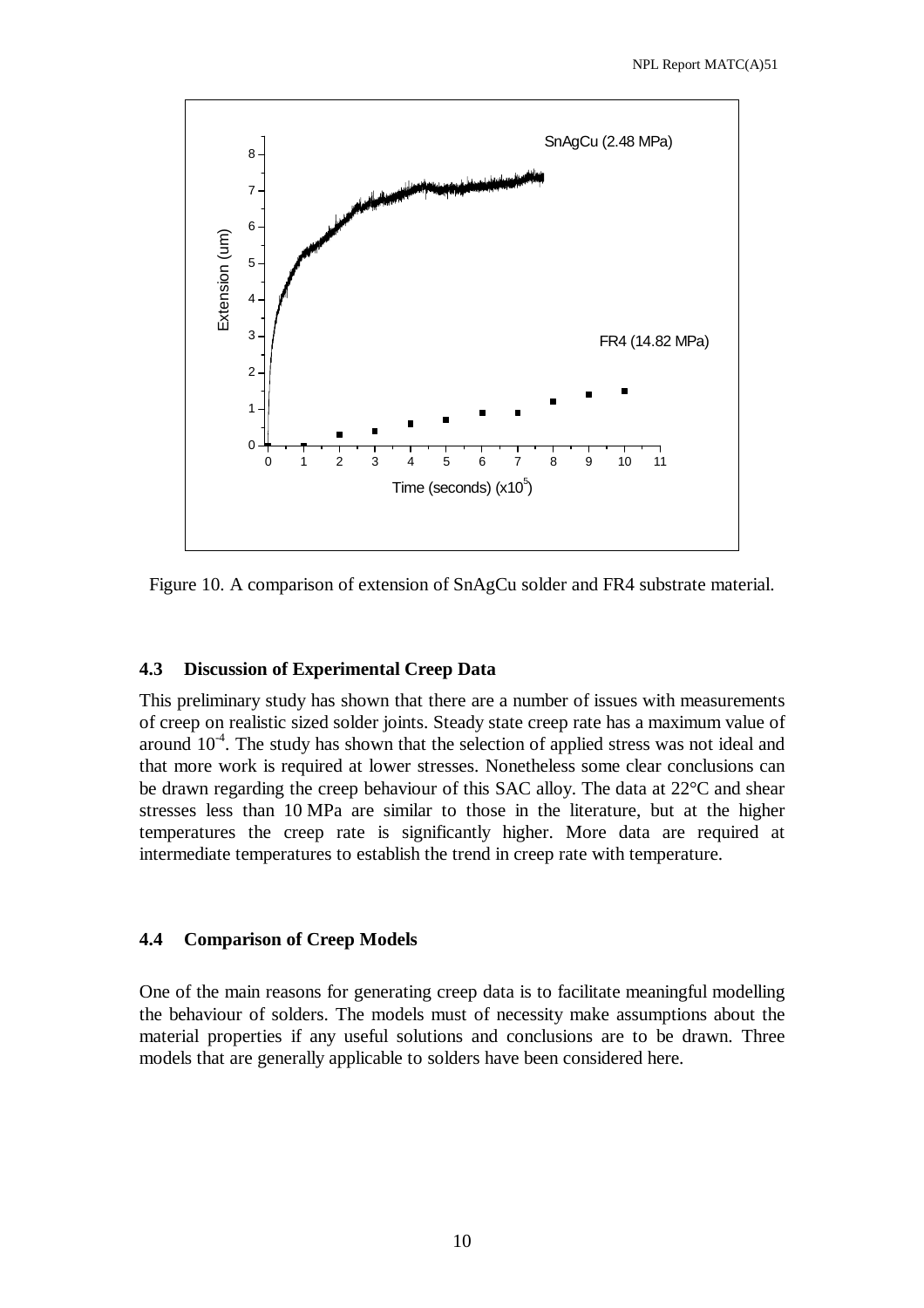#### *4.4.1 Darveaux Model*

Within solder, the steady state creep equation [7] is not generally achieved when a stress is applied to a solder joint. A certain amount of transient creep will occur. As the stress is applied transient creep normally occurs before attaining a steady state. According to *Darveaux et al* the transient creep at constant stress and temperature can be described as:

$$
\varepsilon_c = \frac{d\varepsilon_s}{dt} t + \varepsilon T (1 - \exp(-B \frac{d\varepsilon_s}{dt} t))
$$
 (2).

Where  $\varepsilon_c$  is the creep strain,  $d\varepsilon_s / dt$  is the steady state creep rate,  $\varepsilon T$  is the transient creep strain, and B is the transient creep coefficient. Taking the time derivative leads to:

$$
\frac{d\varepsilon_c}{dt} = \frac{d\varepsilon_s}{dt} (1 + \varepsilon T B \exp(-B \frac{d\varepsilon_s}{dt} t))
$$
 (3).

Where  $d\mathcal{E}_{c}$  / dt is the instantaneous creep rate and  $d\mathcal{E}_{s}$  / dt is the steady state creep, rate. This relation shows that when t=0 the instantaneous creep rate will equate to  $(1+\varepsilon TB)$  times greater than at steady state.

*Darveaux et al* have principally used the equations above to calculate successfully the creep behaviour of SnPbAg and other solder alloy combinations. This series of equations is commonly known as the *Darveaux model*. As mentioned before, there are other models, which can also be used. In the next Section these will be examined in order to assess which best applies.

#### *4.4.2 Qian and Liu Model*

The Qian and Liu model is a new unified visco-plastic model that has been used recently (1997) to predict the viscoplastic and creep behaviour of eutectic solders. [8]. It has been found by Qian and Liu to have a good correlation to experimental data obtained by them. This has been attributed due to the principle of rate-temperaturedependant properties when creep testing solders. The main difference in this model when compared to others is that it takes into account the creep damage evolution in the tertiary stage of creep testing for calculating the life prediction of a solder joint. This model takes into account of back stresses and kinematic hardening during cycle loading, and is equipment specific, using a purpose built six-axis tester. Due to the complexity of specimen geometry required and the many different operating variables this specific model cannot be used by NPL.

#### *4.4.3 Kariya and Otsuka modified Coffin-Manson Model*

Recent work concerning Sn-3.5Ag-X solders alloys by Kariya and Otsuka [1], concentrates on a modified version of the Coffin-Manson equation to predict the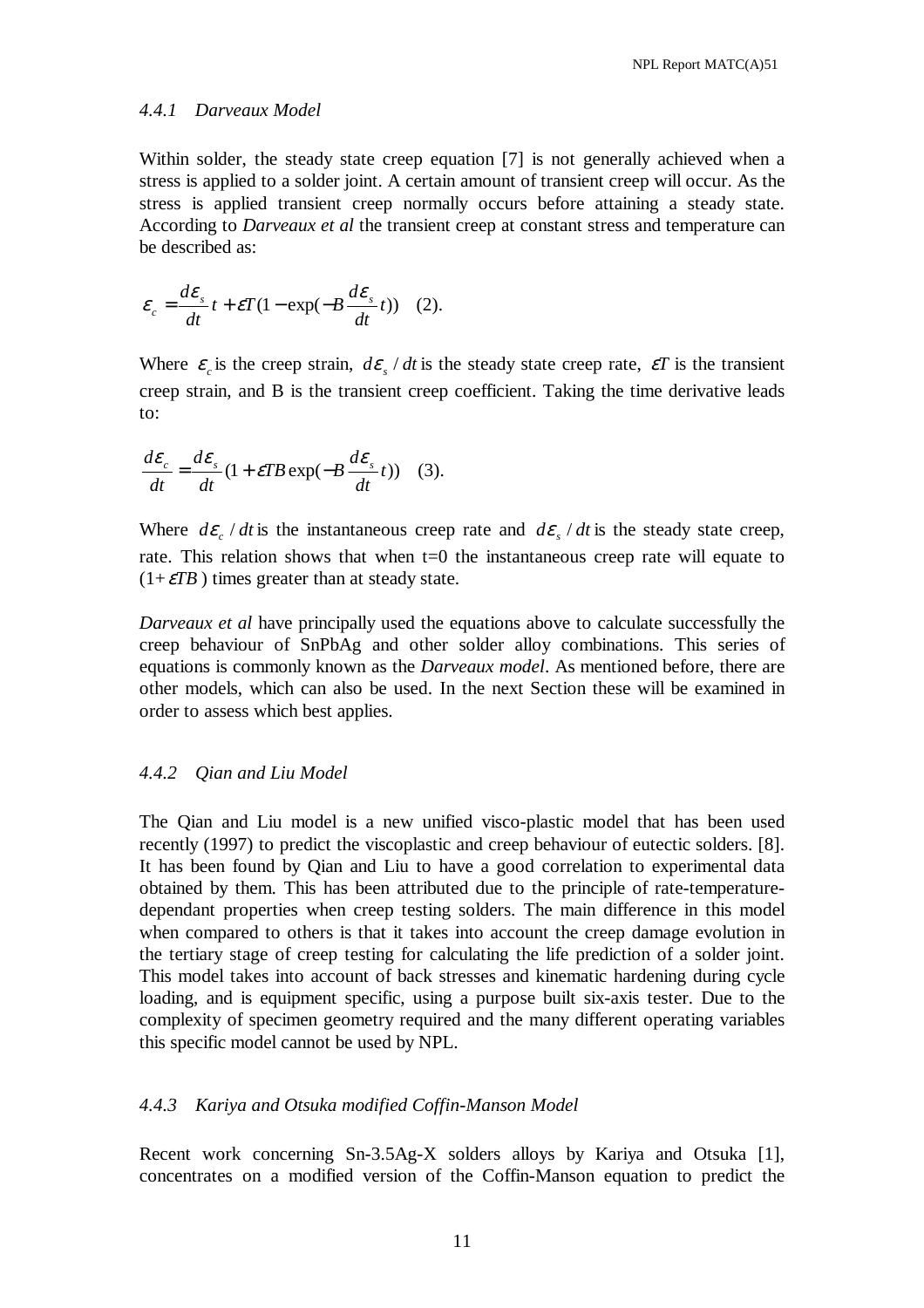fatigue and creep properties of these alloy types. Previous work conducted on an Sn-3.5Ag-Bi alloy by Kariya and Otsuka found that the fatigue life was dominated by the fracture ductility of the alloy and obeyed the tailored version. This version is represented in the equation below:

$$
(\frac{\Delta \varepsilon_{p}}{2D}).N_{f}^{\alpha}=C \qquad (4)
$$

where  $\Delta \varepsilon$ <sub>n</sub> is the plastic strain range,  $N_f$  is the fatigue life, D = ln {100/100-RA}, where RA is the percentage reduction in area and  $\alpha$ , C are non-dimensional constants. This modified form of the equation can apparently be applied to ternary Sn-Ag-X alloys including SnAgCu. It was found that the fatigue life of these alloys were dominated by the ductility of each alloy and not by the amount of the third element present within an alloy type. This equation can be compared to the original Coffin-Manson law:

$$
N_f \Delta \varepsilon_{pl}^n = const.
$$
 (5)

where  $N_f$  is the number of cycles to failure,  $\Delta_{pl}$  is the plastic strain induced during each cycle and n is the damage exponent.

Extensive work conducted by Kariya and Otsuka concluded that the fatigue life of Sn-Ag-X solders including SnAgCu ternary alloy was found to be dominated by their individual fracture ductility irrespective of the kind of alloy. The ductility of these alloys was found using a static tensile test and from the information gathered through experimentation. The Coffin–Manson equation was furthermore modified to the following form:

$$
(\frac{\Delta \varepsilon_p}{2D}).N_f^{0.51} = 0.42 \qquad (6)
$$

with this relation once the values for  $\Delta \varepsilon$  and D are known the fatigue life could be predicted for Sn-Ag-X systems. The work conducted Kariya and Otsuka is directly related to what the current work is trying to achieve in calculating the creep properties of SnAgCu alloy. Plotting the plastic strain range against the fatigue life, Nf, normally represents Coffin-Manson plot [1], and these are used to indicate the fatigue/ creep properties of solder alloys. However, the main drawback with this model would be in the calculation of the reduction in area for the test vehicle used here, which is in essence a 4-joint double lap. The presence of 4 individual joints of a relatively small cross-section confers considerable complexity on the determination of the reduction in area.

### *4.4.4 Model Conclusions*

Examining all the models for suitability has resulted in the selection of the Darveaux model. Since this model is directly applicable to our current experimental set-up we can readily calculate the values required for the constitutive equation. This model has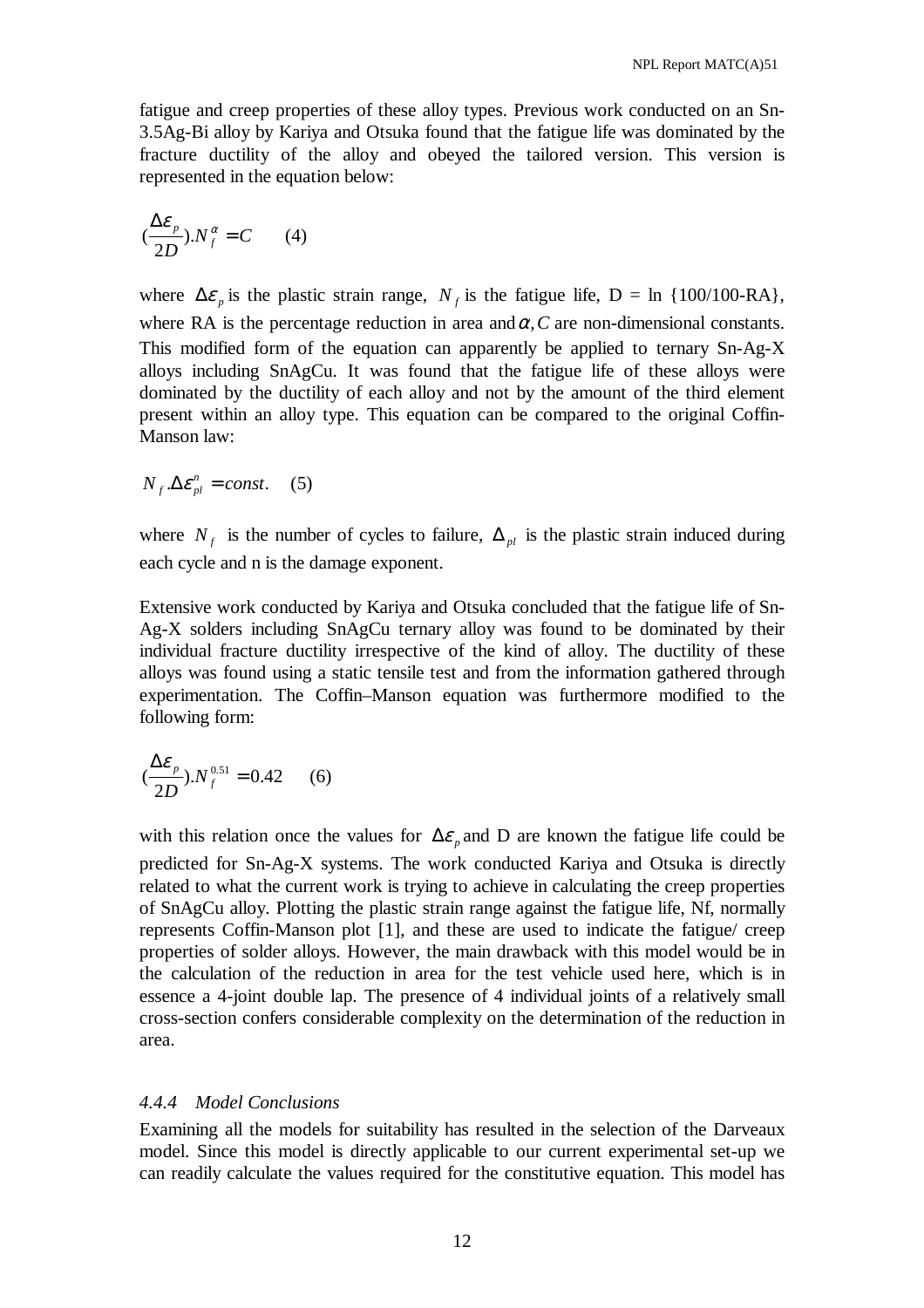also been applied to ternary systems, similar to the SnAgCu solder used. The Qian and Liu model is currently restricted by the fact that it requires geometry specific samples. It also takes account of specific material constants that can only be calculated using time consuming computation. As mentioned above the modified Coffin-Manson equation as used by *Kariya et al* relies on geometry changes, which would be impossible to measure without changing the samples used in this work.

#### **4.5 Comparison of Data with Darveaux Model**

The vast majority of experimental data on solder joints is based on bulk samples. The experimental data obtained in this analysis are compared with previous work conducted by R. Darveaux *et al* [7] on BGA type solder specimens. The data from Darveaux, as typical from the literature, and is for scalar stresses, that is specimen geometry effects are normalised. To convert what is actually a tensor stress to a scalar stress, the method employed by Darveaux was used [6]. This actually takes the form of a constitutive *equation 7*, which was fitted by Darveaux to his SnPb data, and here to the experimental SnAgCu data.

$$
\frac{d\varepsilon_{cr}}{dt} = A \times \sinh^{n}(\alpha \sigma_e) \exp(\frac{-Q}{RT})
$$
\n(7)

Where:  $d\varepsilon_{cr}/dt$  is the scalar creep strain rate,

A is the pre-exponential factor,

 *T* is absolute temperature,

*R* is the gas constant,

 $\sigma_e$  is the Von Mises effective stress,

Q is the activation energy and

 $\alpha$  and *n* are material dependent constants.

The fitted coefficients for equation 7 for the three alloys, which are given in Table 3, can be used to calculate the stress-strain behaviour over the stress range of 4 to 58 MPa. The calculated results are and given in Table 4 and plotted in Figure 11.

| SnAg                                | SnAgCu                               | SnPh                              |
|-------------------------------------|--------------------------------------|-----------------------------------|
| $A=9E+05$                           | $A=9.62E+04$                         | $A=9.62E+04$                      |
| $\alpha$ =0.06527 MPa <sup>-1</sup> | $\alpha$ =0.092538 MPa <sup>-1</sup> | $\alpha$ =0.087 MPa <sup>-1</sup> |
| $n = 5.5$                           | $n = 15.631$                         | $n = 3.3$                         |
| O=8690.37R                          | O=8060.166R                          | O=8058.37R                        |

Table 3. Fitted coefficient values for equation 7.

### Table 4. Stress and strain behaviour for SnAg, SnAgCu and SnPb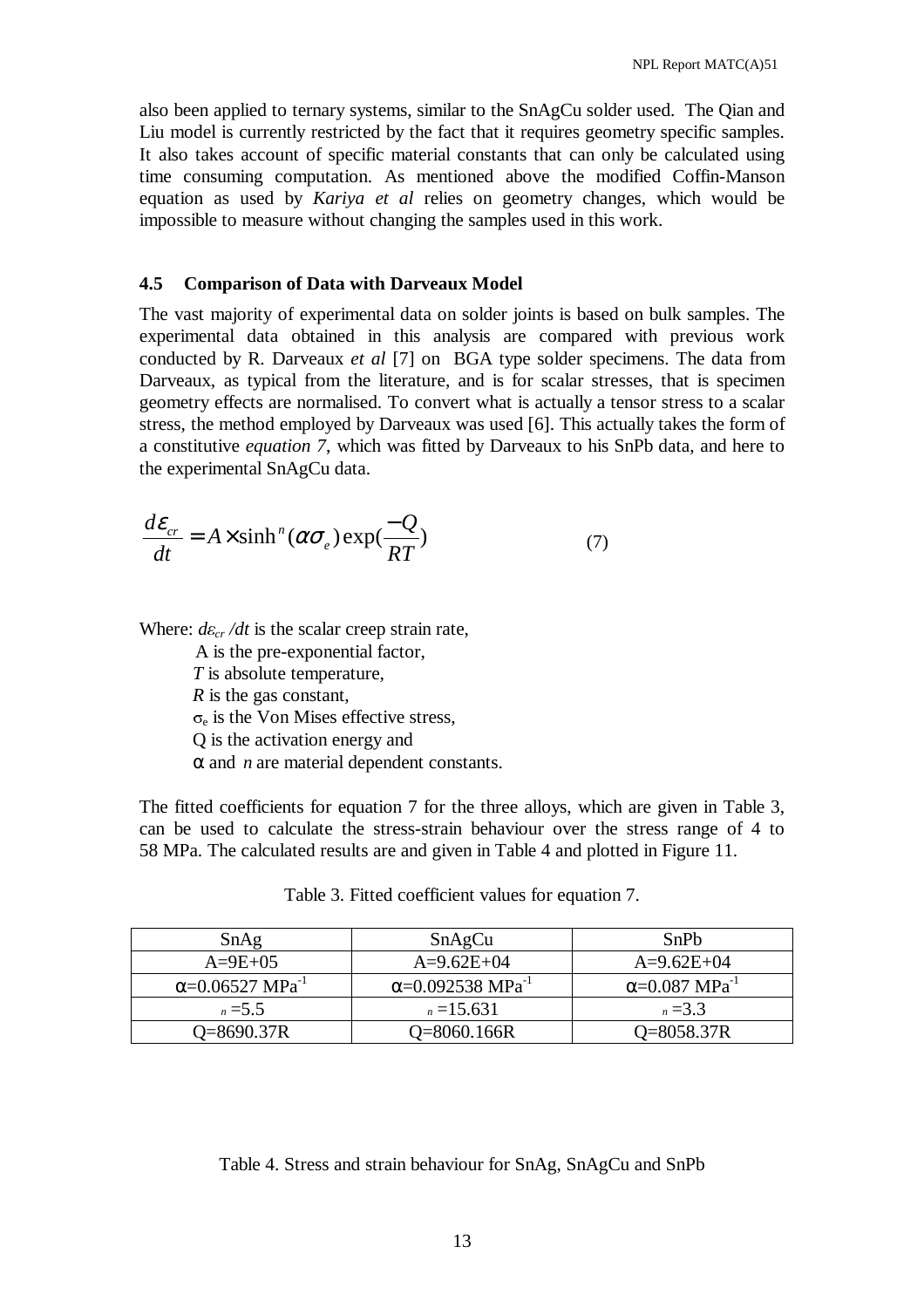| <b>Solder</b> | <b>SnAg</b> | <b>SnAgCu</b> | <b>SnPb</b> |
|---------------|-------------|---------------|-------------|
| Stress (MPa)  | Strain rate | Strain rate   | Strain rate |
| 4             | 9.07E-12    | 1.03E-10      | 5.77E-09    |
| 10            | 1.93E-09    | 2.97E-07      | 1.66E-07    |
| 16            | 4.58E-08    | 2.60E-05      | 1.43E-06    |
| 22            | 5.93E-07    | 8.02E-04      | 9.19E-06    |
| 28            | $6.1E-06$   | 1.59E-02      | 5.39E-05    |
| 34            | 5.69E-05    | 2.54E-01      | 0.00030     |
| 40            | 0.000508    | 3.64          | 0.0017      |
| 46            | 0.004448    | $4.91E + 01$  | 0.0097      |
| 52            | 0.03861     | $6.44E+02$    | 0.054       |
| 58            | 0.333       | $8.30E + 03$  | 0.304       |



Figure 11. Creep properties of 3 different solder systems.

The stress-strain data for SnAgCu, SnPb and SnAg solder at 25°Care presented in Figure 11. The plotted data for SnPb and SnAg were obtained from the previous work by R. Darveaux [7], and the SnAgCu data were derived from the present work. The values for SnAgCu are markedly different to those of the other two materials. At low stresses the alloy has a strain rate comparable to SnAg, however at high stresses the strain rate of the SnAgCu alloy is very much higher than the strain rate of either SnAg or SnPb. The cause of this difference could be geometry related. The specimens used in the present work were modelled on actual component size and pad geometries, whereas the data from other alloys relate to BGA size solder joints. This difference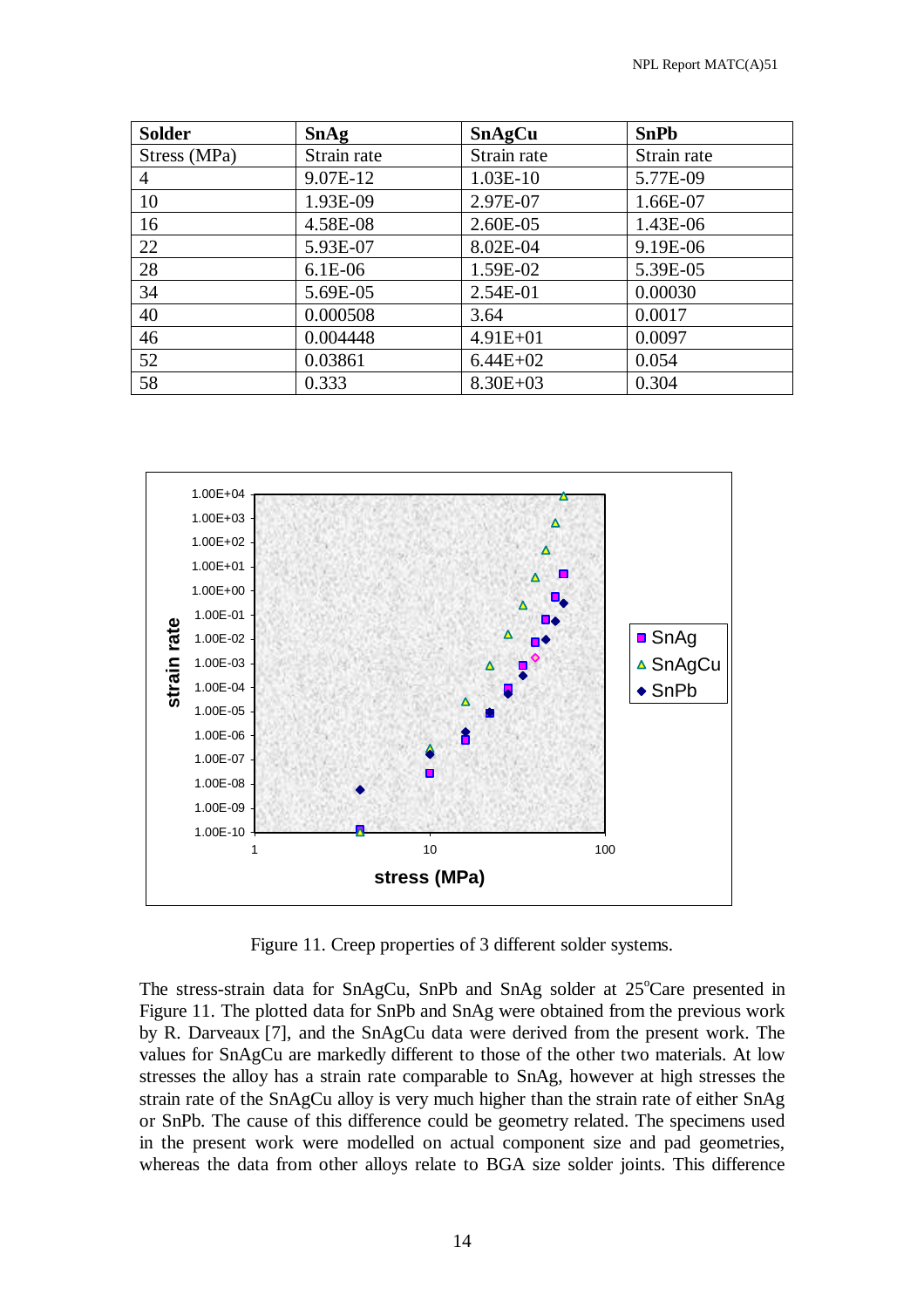would suggest that the joint area, geometry and test are crucial in the determination of the creep behaviour in solder alloys.

#### **5 CONCLUSIONS**

This study has investigated the creep properties of the ternary solder alloy SnAgCu joint properties using geometry-specific samples that are representative of surface mount solder joints. The results have been compared with the creep properties of bulk solder specimens of SnPb and SnAg using similar constitutive laws. This investigation has shown that there is a significant difference between the SAC results and those of SnPb and SnAg. This difference is attributed largely to sample geometry differences. A clear recommendation is to compare data from samples of the same geometry using the different solder alloys. Any modelling using these SAC data, and comparing then it with SnPb data will therefore have to take sample geometry into account. Furthermore, it is recommended that the effect of solder fillet size be assessed.

#### **6 ACKNOWLEDGEMENTS**

This work was carried out as part of a project in the Measurements for the Processability of Materials (MPM7.3) Programme of the UK Department of Trade and Industry. The authors are also grateful to Martin Wickham and Bryan Roebuck for the useful discussions and information on solder alloy behaviour through out the work.

### **7 REFERENCES**

- [1] Kariya, Y. Otsuka, M. Mechanical fatigue characteristics of Sn-3.5Ag-X (X=Bi, Cu, Zn and In) Solder Alloys, Journal of Electronic Materials, Vol. 27, No. 11, 1998. pp 1229-1235.
- [2] Dusek, M. Nottay, J. Hunt, C. The use of Shear testing and Thermal Cycling for Assessment of Solder Joint Reliability. NPL Report CMMT (A) 268, June 2000, Teddington.
- [3] Kuo, C.G. Sastry, S.M.L. Jerina, K.L. Tensile and creep properties of in-situ composite solders. Microstructures and Mechanical Properties of Aging Materials, The Minerals, Metals and Materials Society, 1993. pp 409-412.
- [4] Mummery, P. Foroodian, M. Roebuck, B. Thermomechanical Fatigue of Solders. NPL Report CMMT (D) 202, March 1999, Teddington.
- [5] Rensselear Polytechnic Institute (RPI), Creep Information Datasheets 22-27. 110 8<sup>th</sup> St., Troy, NY 12180 (518) Reference: 276-6000
- [6] Darveaux, R. Banerji, K. Constitutive relations for Tin-based Solder Joints. I.E.E.E. Transactions on components hybrids and manufacturing technology. Volume CHMT-15, 1992, pp 1013-1024.
- [7] Darveaux, R. Solder Joint Fatigue Life Model, Design and Reliability of Solders and Solder Interconnections. The Minerals, Metals and Materials Society, 1997, pp 213-218.